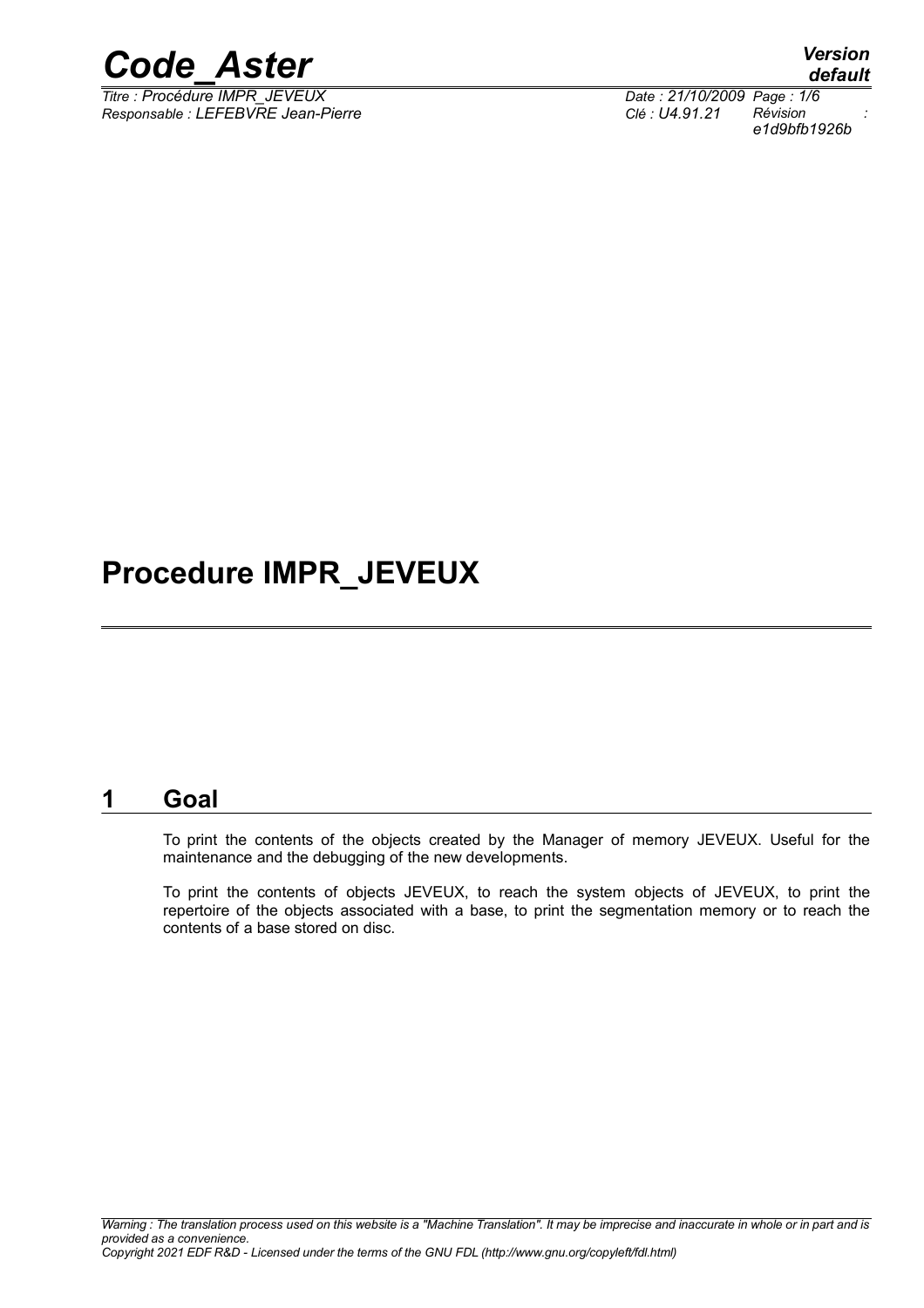*Titre : Procédure IMPR\_JEVEUX Date : 21/10/2009 Page : 2/6 Responsable : LEFEBVRE Jean-Pierre Clé : U4.91.21 Révision :*

*default*

*e1d9bfb1926b*

### **2 Syntax**

|   | IMPR JEVEUX<br>$\sqrt{2}$<br>$ENTITY =$ / 'OBJECT', | /'SYSTEM',<br>/ 'MEMORY' /,<br>/'DISC',                      | /'ATTRIBUTE',<br>/ 'REPERTOIRE',<br>/ 'RECORDING',                |                                                     |
|---|-----------------------------------------------------|--------------------------------------------------------------|-------------------------------------------------------------------|-----------------------------------------------------|
| # | if $ENTITY = 'OBJECT'$ :                            |                                                              |                                                                   |                                                     |
|   |                                                     | ↑ NOMOBJ = nomobj,<br>0 / NOMOC = nomoc,<br>/ NUMOC = numoc, |                                                                   | [K24]<br>[K24]<br>$\begin{bmatrix} 1 \end{bmatrix}$ |
| # | if $ENTITY = 'ATTRIBUTE':$                          |                                                              |                                                                   |                                                     |
|   |                                                     | $NOMOBJ = nomobj,$<br>NOMATR = $nomatr$ ,                    |                                                                   | [K24]<br>[K8]                                       |
| # | if $ENTITY = 'SYSTEM':$                             |                                                              |                                                                   |                                                     |
|   |                                                     |                                                              | $\texttt{CLASS} = \texttt{nomclass},$ [K1]<br>NOMATR = $nomatr$ , | [K8]                                                |
| # | if ENTITY = 'REPERTOIRE' or 'DISC' or 'RECORDING'   |                                                              |                                                                   |                                                     |
|   | ♦                                                   |                                                              | $\texttt{CLASS} = \texttt{nomclass},$ [K1]                        |                                                     |
| # | if $ENTITY = 'RECORDING'$                           |                                                              |                                                                   |                                                     |
| # | $\Diamond$<br>finsi                                 | $NUMBER = number,$<br>$NIVO = nivo,$                         |                                                                   | $[\;1]$<br>$[1]$                                    |
|   | $\Diamond$ IMPRESSION = $_F$ (<br>♦                 | $\rightarrow$                                                | / NAME = nomfic,<br>/ $UNIT = numfis,$                            | [K8]<br>$\lceil \,\,\perp \,\rceil$                 |
|   | ♦<br>$\lambda$                                      | COMMENT $=$ cmt,                                             |                                                                   | [1 Kn]                                              |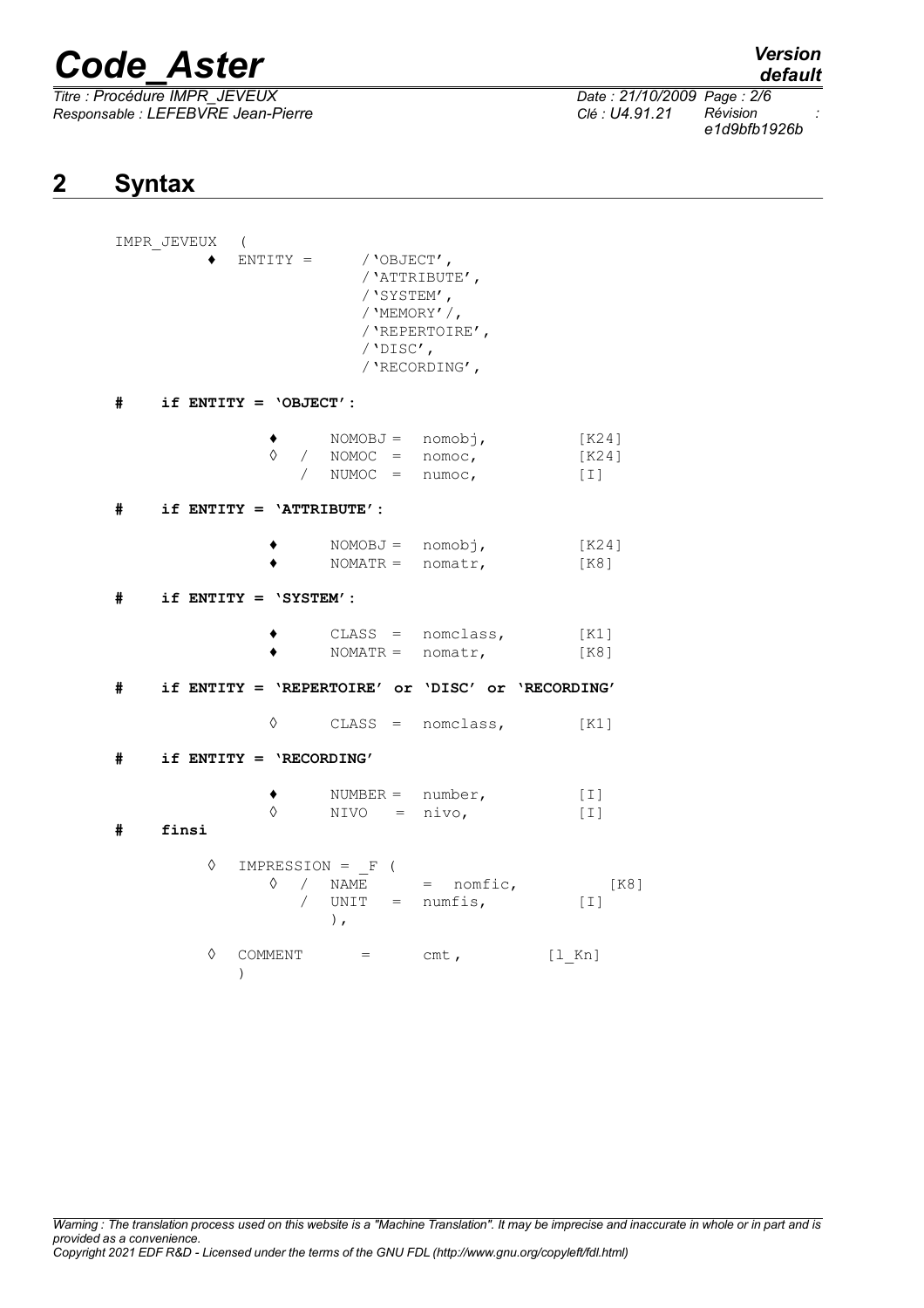*Titre : Procédure IMPR\_JEVEUX Date : 21/10/2009 Page : 3/6 Responsable : LEFEBVRE Jean-Pierre Clé : U4.91.21 Révision :*

*default*

*e1d9bfb1926b*

### **3 Operands**

#### **3.1 Operand ENTITY**

 $EMT$ T $Y =$ 

| 'OBJECT',     | Call to JEIMPO, JEPRAT (values of an object,),                                 |
|---------------|--------------------------------------------------------------------------------|
| 'ATTRIBUTE',  | Call to JEIMPA (attributes of an object or a collection),                      |
| 'SYSTEM',     | Call to JEPRAT (attributes of a collection or system objects),                 |
| 'MEMORY',     | Call to JEIMPM (state of the memory),                                          |
| 'REPERTOIRE', | Call to JEIMPR (repertoire of one or more classes),                            |
| 'DISC',       | Call to JEIMPD (objects written on disc),                                      |
| 'RECORDING',  | Call to JEPREN (contained recordings of the file associated with<br>the base). |

The opportunities given by the various routines of impression are described in the booklet: Management memory JEVEUX [D6.02.01].

NOMOBJ = nomobj,

Simple name of object or collection.

NOMOC = nomoc,

Name of object of collection.

 $NUMOC = numOC,$ 

Number of object of collection.

 $NOMATR = nomatr,$ 

Name of attribute on 8 characters for:

a collection:

\$\$DESO, \$\$IADD, \$\$IADM, \$\$NOM, \$\$LONG, \$\$LONO, \$\$LUTI, \$\$NUM.

• the system:

\$\$CARA, \$\$IADD, \$\$GENR, \$\$TYPE, \$\$MARQ, \$\$DOCU, \$\$ORIG, \$\$RNOM, \$\$LTYP, \$\$LONG, \$\$LONO, \$\$DATE, \$\$LUTI, \$\$HCOD, \$\$INDX, \$\$TLEC, \$\$TECR, \$\$IADM, \$\$ACCE, \$\$USADI.

◊ CLASS = nomclass,

Name of the class associated with one or more bases with values ( $G'$ ,  $V'$ ). For the entity 'SYSTEM' this keyword is obligatory. For the entities 'REPERTOIRE' and 'DISC' one prints by default what relates to all the open bases.

#### **3.2 Operand NUMBER**

Allows to specify the number of the recording whose contents must be examined.

#### **3.3 Operand INFORMATION**

Allows to specify the level of the impression to be carried out.

INFO=1 one is satisfied to print the list of the names of objects JEVEUX present on the recording. INFO=2 one prints in more the contents of the recording. This impression is carried out with the whole format, the storage of the image of memory JEVEUX being realized under this type, it is thus impossible to interpret the other types.

#### **3.4 Operands IMPRESSION and UNIT**

◊ IMPRESSION =

*Copyright 2021 EDF R&D - Licensed under the terms of the GNU FDL (http://www.gnu.org/copyleft/fdl.html)*

*Warning : The translation process used on this website is a "Machine Translation". It may be imprecise and inaccurate in whole or in part and is provided as a convenience.*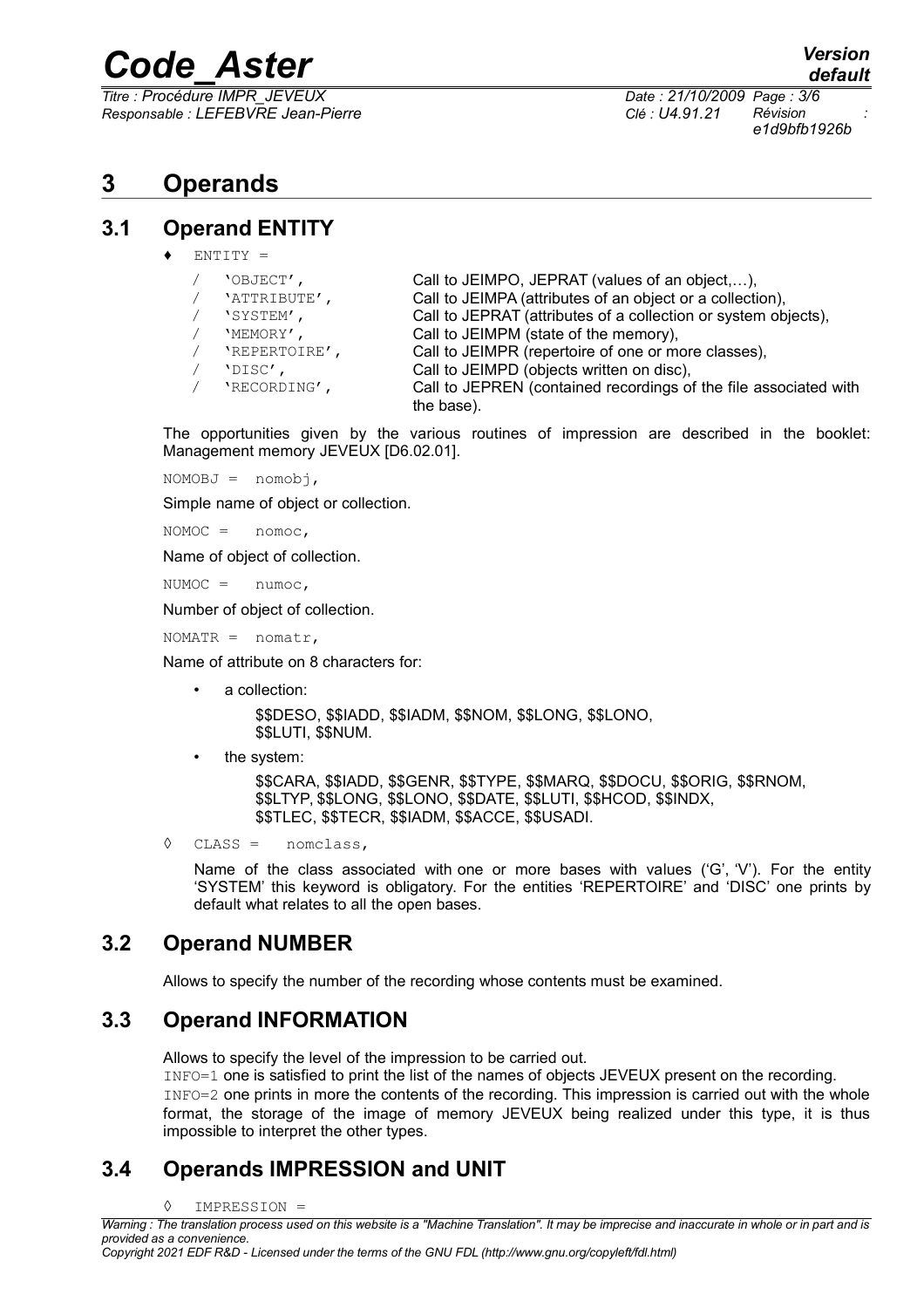*Titre : Procédure IMPR\_JEVEUX Date : 21/10/2009 Page : 4/6 Responsable : LEFEBVRE Jean-Pierre Clé : U4.91.21 Révision :*

*e1d9bfb1926b*

 $NAME = n$ omfic

Internal name of file, is worth 'MESSAGE' or 'RESULT'.

◊ UNIT = numfis

Logical number of unit.

#### **3.5 Operand COMMENT**

◊ COMMENT =

Text seeming titrates required impressions.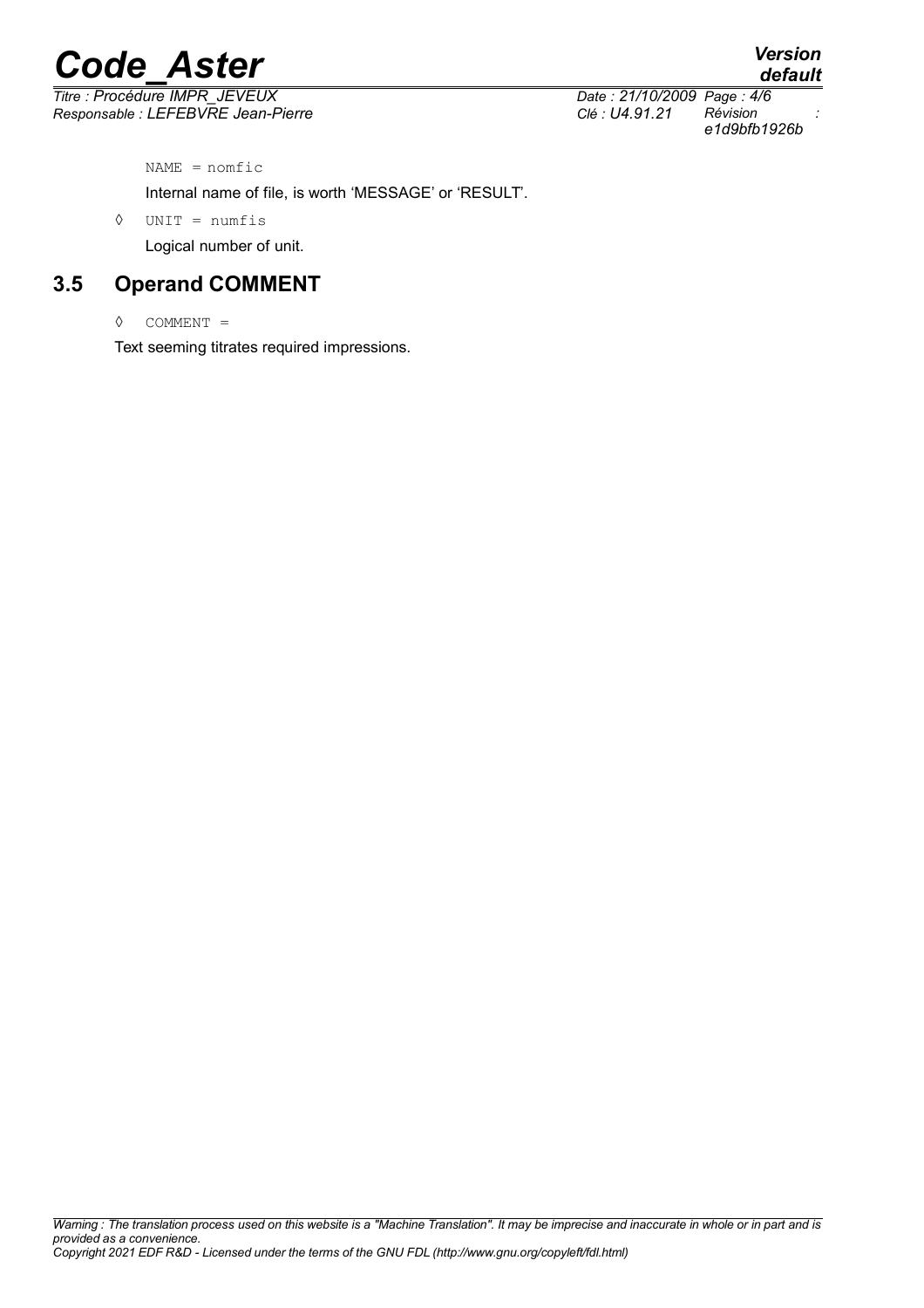*Titre : Procédure IMPR\_JEVEUX Date : 21/10/2009 Page : 5/6 Responsable : LEFEBVRE Jean-Pierre Clé : U4.91.21 Révision :*

*e1d9bfb1926b*

#### **4 Example of use**

IMPR\_JEVEUX (ENTITY = 'OBJECT' NOMOBJ = 'MY .NOMMAI') # ------------------------------------------------------------------------ # ORDER NO: 0003 # ------------- # IMPR\_JEVEUX ( ENTITY = 'OBJECT' NOMOBJ = 'MY .NOMMAI' ) WRITING OF THE OBJECT: "MY .NOMMAI <X> <JEIMPA> IMPRESSION OF THE ATTRIBUTES OF >MA .NOMMAI < < CLAS >G< GENR >STANDARD N< >K< LTYP 8 DOCU < DATE 0 ORIG < NOMMAX 283 NOMUTI 283 LONO 479 IADM 1790069 IADD 0 LADD 0 USE  $>$ X  $\Gamma$ CONTENTS OF THE OBJECT: "MY .NOMMAI " SEGMENT IMPRESSION OF VALUES >MA .NOMMAI < 1 - >M286 <>M287 <>M288 <>M289 <>M290 <>M291 <>M292 < 8 - >M293 <>M294 <>M295 <>M296 <>M297 <>M298 <>M299 < 15 - >M300 <>M301 <>M302 <>M303 <>M304 <>M305 <>M306 <<br>22 - >M307 <>M308 <>M309 <>M310 <>M311 <>M312 <>M313 < 22 - >M307 <>M308 <>M309 <>M310 <>M311 <>M312 <>M313 < 29 - >M314 <>M315 <>M316 <>M317 <>M318 <>M319 <>M320 <<br>36 - >M321 <>M322 <>M323 <>M324 <>M325 <>M326 <>M327 < 36 - >M321 <>M322 <>M323 <>M324 <>M325 <>M326 <>M327 < 43 - >M328 <>M329 <>M330 <>M331 <>M332 <>M333 <>M334 < 50 - >M335 <>M336 <>M337 <>M338 <>M339 <>M340 <>M341 < 57 - >M342 <>M343 <>M344 <>M345 <>M346 <>M347 <>M348 < 64 - >M349 <>M350 <>M351 <>M352 <>M353 <>M354 <>M355 < 71 - >M356 <>M357 <>M358 <>M359 <>M360 <>M361 <>M362 < <>M364 <>M365 <>M366 <>M367 <>M368 <>M369 < 85 - >M370 <>M1 <>M2 <>M3 <>M4 <>M5 <>M6 < 92 – >M7 <>M8 <>M9 <>M10 <>M11 <>M12 <>M13 < 99 - >M14 <>M15 <>M31 <>M32 <>M33 <>M34 <>M35 < 106 - >M36 <>M37 <>M38 <>M39 <>M40 <>M41 <>M42 < 113 - >M43 <>M44 <>M45 <>M46 <>M47 <>M48 <>M49 < 120 - >M50 <>M51 <>M52 <>M53 <>M54 <>M55 <>M56 < 127 - >M57 <>M58 <>M59 <>M60 <>M61 <>M62 <>M63 < 134 - >M64 <>M65 <>M66 <>M67 <>M68 <>M69 <>M70 < 141 - >M71 <>M72 <>M73 <>M74 <>M75 <>M76 <>M77 < 148 - >M78 <>M79 <>M80 <>M81 <>M82 <>M83 <>M84 < 155 - >M85 <>M86 <>M87 <>M88 <>M89 <>M90 <>M91 < 162 - >M92 <>M93 <>M94 <>M95 <>M96 <>M97 <>M98 < 169 - >M99 <>M100 <>M101 <>M102 <>M103 <>M104 <>M105 < 176 - >M106 <>M107 <>M108 <>M109 <>M110 <>M111 <>M112 < 183 - >M113 <>M114 <>M115 <>M116 <>M117 <>M118 <>M119 < 190 - >M120 <>M121 <>M122 <>M123 <>M124 <>M125 <>M126 < 197 - >M127 <>M128 <>M129 <>M130 <>M131 <>M132 <>M133 < 204 - >M134 <>M135 <>M136 <>M137 <>M138 <>M139 <>M140 < 211 - >M141 <>M142 <>M143 <>M144 <>M145 <>M146 <>M147 <<br>218 - >M148 <>M149 <>M150 <>M151 <>M152 <>M153 <>M154 < 218 - >M148 <>M149 <>M150 <>M151 <>M152 <>M153 <>M154 < 225 - >M155 <>M156 <>M157 <>M158 <>M159 <>M160 <>M161 < 232 - >M162 <>M163 <>M164 <>M165 <>M166 <>M167 <>M168 < 239 - >M169 <>M170 <>M171 <>M172 <>M173 <>M174 <>M175 < 246 - >M176 <>M177 <>M178 <>M179 <>M180 <>M181 <>M182 < 253 - >M183 <>M184 <>M185 <>M186 <>M187 <>M188 <>M189 < 260 - >M190 <>M191 <>M192 <>M394 <>M395 <>M396 <>M397 <

*Warning : The translation process used on this website is a "Machine Translation". It may be imprecise and inaccurate in whole or in part and is provided as a convenience.*

*Copyright 2021 EDF R&D - Licensed under the terms of the GNU FDL (http://www.gnu.org/copyleft/fdl.html)*